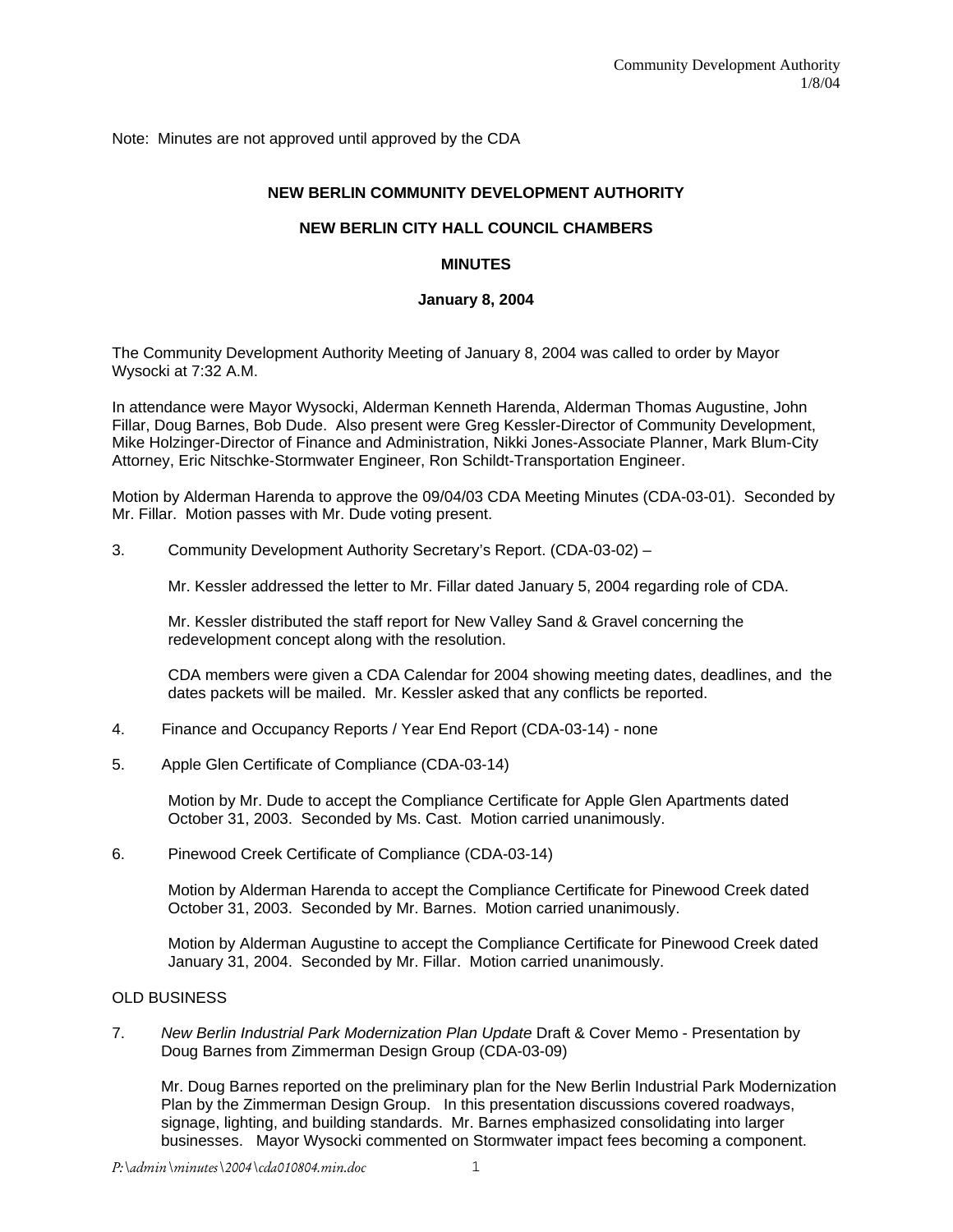Mr. Barnes will bring back costs of each of the options for industrial park signage and give the members an idea of how those options would look internally as they are suggested.

Mayor Wysocki asked that the members review the criteria discussed today; building and design guidelines, materials, signage and lighting, and at the next CDA meeting will have another discussion to determine what is agreed upon. Mayor Wysocki added that the next discussion would also include landscaping and parking. A future meeting would talk more about roadways and stormwater management.

### NEW BUSINESS

8. West National Avenue Redevelopment Plan Discussion (PG-929)

Mr. Kessler defined the boundaries of the West National Avenue Redevelopment area and explained the reasons for the need for redevelopment. Plan Commission has asked staff to come up with some redevelopment concepts for the frontage road in that area. We are now asking Plan Commission to give us some direction to adopt a resolution. Mr. Kessler talked about the contents of the Plan printed in September 2000 and said he envisions that area as being an extension of the city center.

Mayor Wysocki reiterated saying that this Plan is still at Plan Commission. Although it was approved by Plan Commission in 2000, the current membership of the Commission is in the majority different so they want an opportunity to review what was presented. The reason why we brought it up here is because this would be another type project that the CDA could be looking at with regards to its review and its recommendation for potential financial implementation plan which could be a business district.

Mr. Dude commented on the portion of the Plan concerning nonconforming existing buildings on the top of Page 38, saying that it may be a reason for the majority of the offices located there being in homes giving a residential look with signs in the front yard presenting an unfavorable appearance.

Mr. Barnes said that the West National Avenue Redevelopment Plan is a good plan, but we have not had the willingness to enforce it. That is very important, whether it is this plan or any plan. If we are going to take time to say here are the guidelines and here are the standards, we have to be able to enforce them. The CDA and the Plan Commission must step up and say, yes, these are the guidelines, this is what you must do.

Mayor Wysocki said I expect the Plan Commissioners to review this Plan and hopefully they will agree that this redevelopment plan should be brought to the CDA for it's review and recommendations including enforcements of the standards.

9. New Valley Sand & Gravel Redevelopment Study & Critical Path and Proposed Timeline for Proposed New Valley Site Development Project (Mark Blum) (Memo & Power Point Handout) (PG-926)

Mr. Kessler said this is another project that is at Plan Commission for discussion but I wanted to introduce you to it. Several members here have asked about it so I felt it fair to give you the same presentation as Plan Commission and Council. He indicated that all this information is on the website.

Mr. Kessler gave the location and size of property and a description of the request by William Carity and George Erwin to develop this site for mixed commercial and residential purposes. The Common Council approved Resolution 03-43 to give approval for Plan Commission to begin studying the site as a future business park and determine the concepts consistency with the City's Master Plan and provide zoning recommendations.